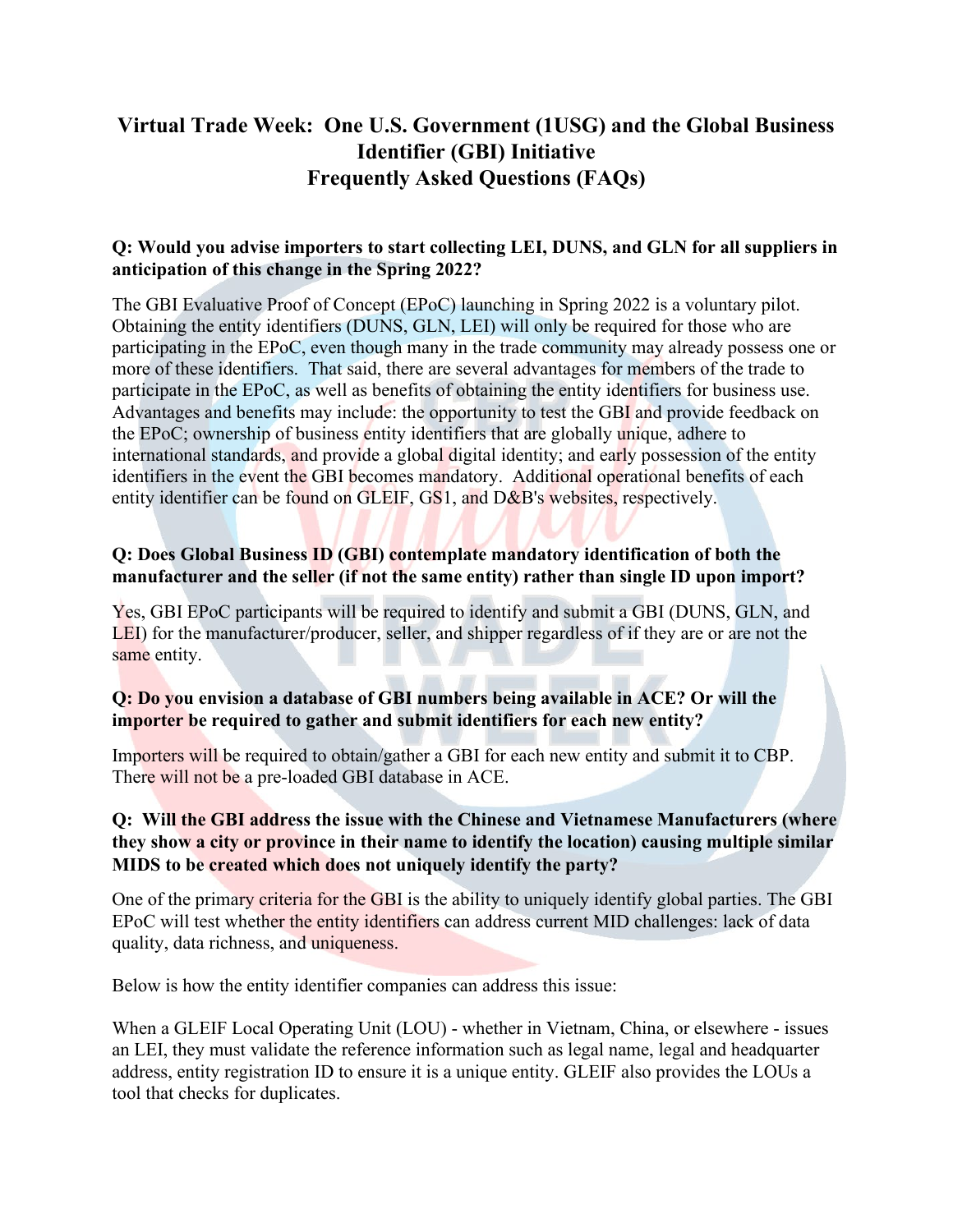GLNs are obtained or created as the result of a licensing process that requires a company to register party information with GS1. If a GLN is created to identify a physical location that does not include the party information, it could be obtained by seeing which party licensed the right to create that particular identifier. Apart from licensing, the majority of GLNs actively used around the world have a single GLN identifying both a party and location.

# **Q: Will the GBI replace the Manufacturer/Shipper Identification Code (MID)? Making the MID no longer required.**

The GBI EPoC will test the GBI as a potential replacement and/or supplement to the MID. However, the MID will still be required and accepted in parallel at import until a full evaluation of the GBI is conducted.

## **Q: Is the expectation that the GBI EPoC will reveal one of the three identifiers (DUNS, GLN or LEI) to best serve as the GBI or are all three identifiers expected to become mandatory as part of this initiative?**

The GBI EPoC will test the abilities of the three entity identifiers (DUNS, GLN, and LEI) and determine the optimal combination that uniquely identifies: main legal entity and ownership; specific business and global locations; and supply chain roles and functions. The optimal combination could be one, two, or all three entity identifiers. The GBI EPoC is a test and is not guaranteed to become mandatory.

# **Q: CBP shared that the GBI implementation guide was distributed back in April 2021. Was the implementation guide announced via the Cargo Systems Messaging Service (CSMS) and where can you find it?**

CBP published a draft ACE Cargo Release Implementation Guide that contains the changes needed for the GBI on April 21, 2021. You can find the guide in CSMS #47103405.

# **Q: Will the GBI replace the DUNS number that FDA requires?**

The GBI initiative seeks to streamline import data collection and reduce the number of entity identification systems that the federal government uses. The GBI EPoC will help inform agencies such as the FDA whether the GBI can replace, supplement and/or complement their agency-specific entity identification systems.

### **Q: Is there concern that DUNS can have duplicate numbers issued for the same entity?**

One of the primary criteria for the GBI is the global uniqueness of identifiers. The GBI EPoC will evaluate the utility and usefulness of all three entity identifiers including whether there are duplicate numbers. The GBI EPoC will inform which entity identifier(s) meets U.S. Government needs.